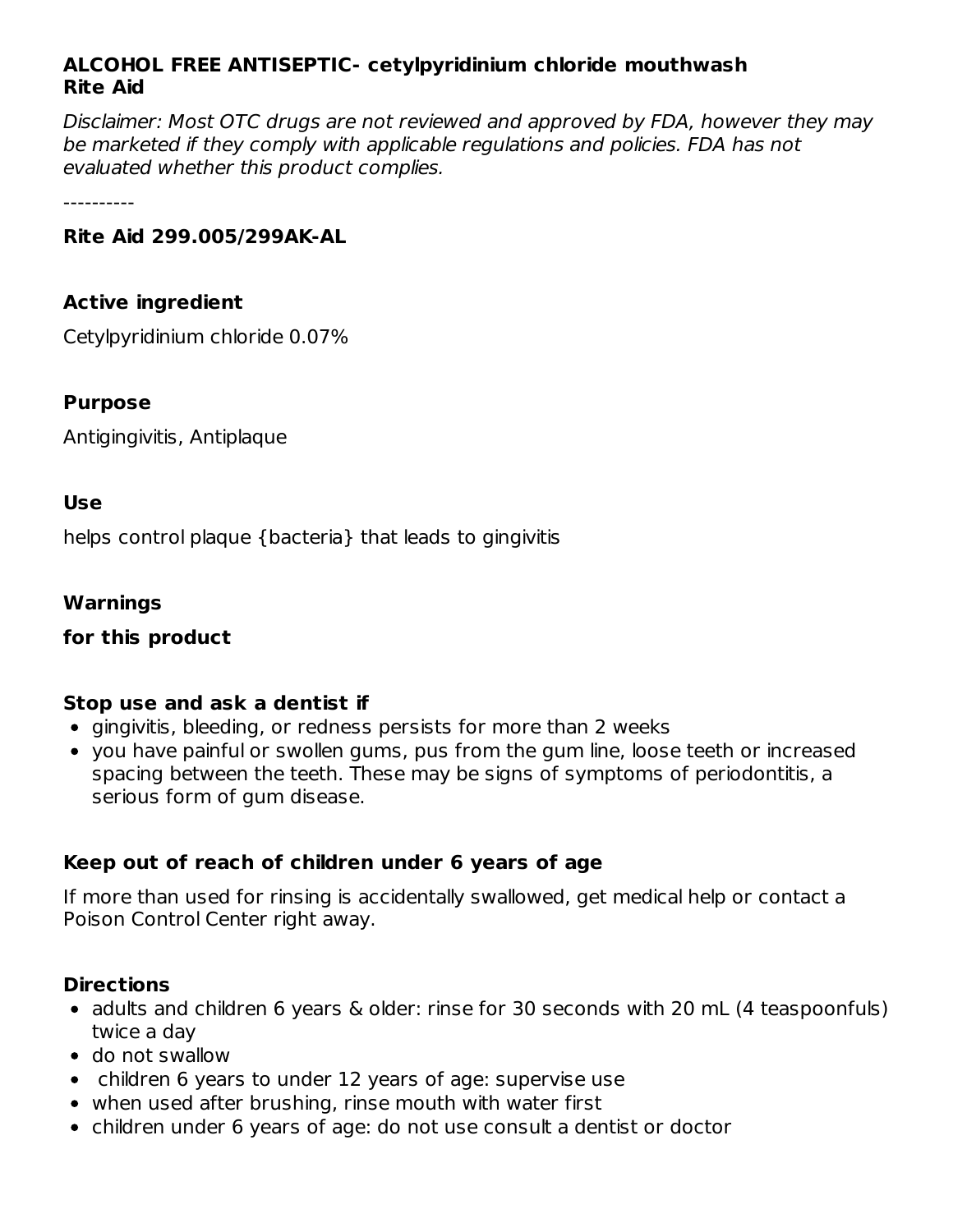#### **Other information**

• this rinse is not intended to replace brushing or flossing

#### **Inactive ingredients**

water, glycerin, flavor, poloxamer 188, sodium saccharin, propylene glycol, sodium benzoate, sucralose, benzoic acid, blue 1

This rinse may cause temporary staining to the surface of teeth. This is not harmful, and adequate brushing may prevent its occurrence.

This product is not manufactured or distributed by Procter & Gamble, distributor of Crest Pro-Health Multi-Protection Alcohol Free Rinse – Refreshing Clean Mint

#### **Disclaimer**

DISTRIBUTED BY: RITE AID, 30 HUNTER LANE CAMP HILL, PA 17011 www.riteaid.com SATISFACTION GUARANTEE: If you're not satisfied, we'll happily refund your money

# **principal display panel**

Sealed with printed neckband for your protection Compare to Crest Pro-Health Multi-Protection Alcohol Free Rinse Refreshing Clean Mint MULTI-ACTION ALCOHOL FREE MOUTHWASH ANTIGINGIVITIS/ANTIPLAQUE RINSE FRESH MINT kills germs helps prevent plaque & gingivitis helps keep teeth feeling clean freshens breath no burn of alcohol **RITE**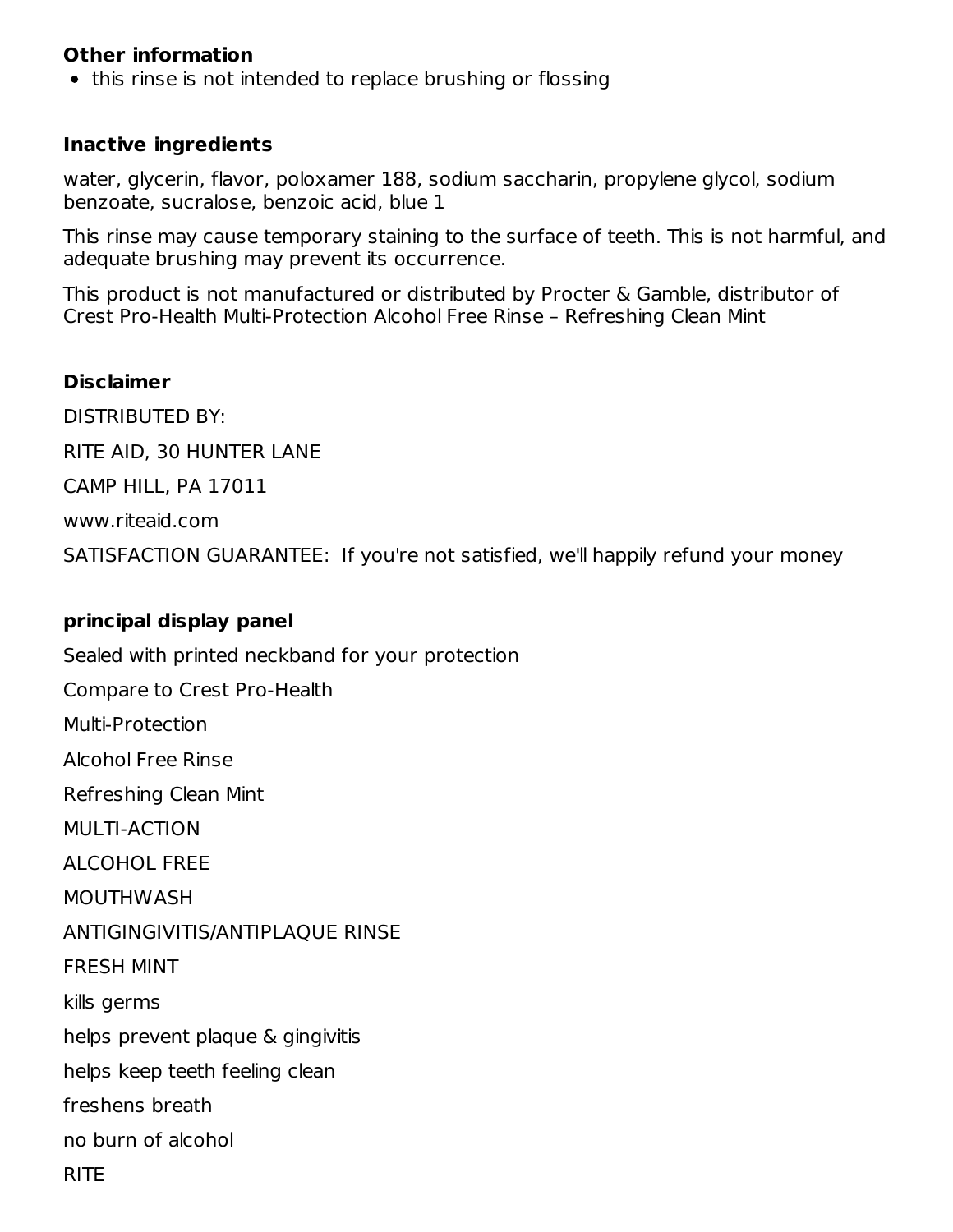**AID PHARMACY** 1L (33.8 FL OZ)

Sealed with printed<br>neckband for your protection

Compare to **Crest Pro-Health Multi-Protection Alcohol Free Rinse** Refreshing Clean Mint\*

# **MULTI-ACTION ALCOHOL FREE MOUTHWASH**

ANTIGINGIVITIS / ANTIPLAQUE RINSE

# **FRESH MINT**

kills germs helps prevent plaque & gingivitis helps keep teeth feeling clean freshens breath no burn of alcohol

L0001571FG

1 L (33.8 FL 02)

**RITE** 

PHARMACY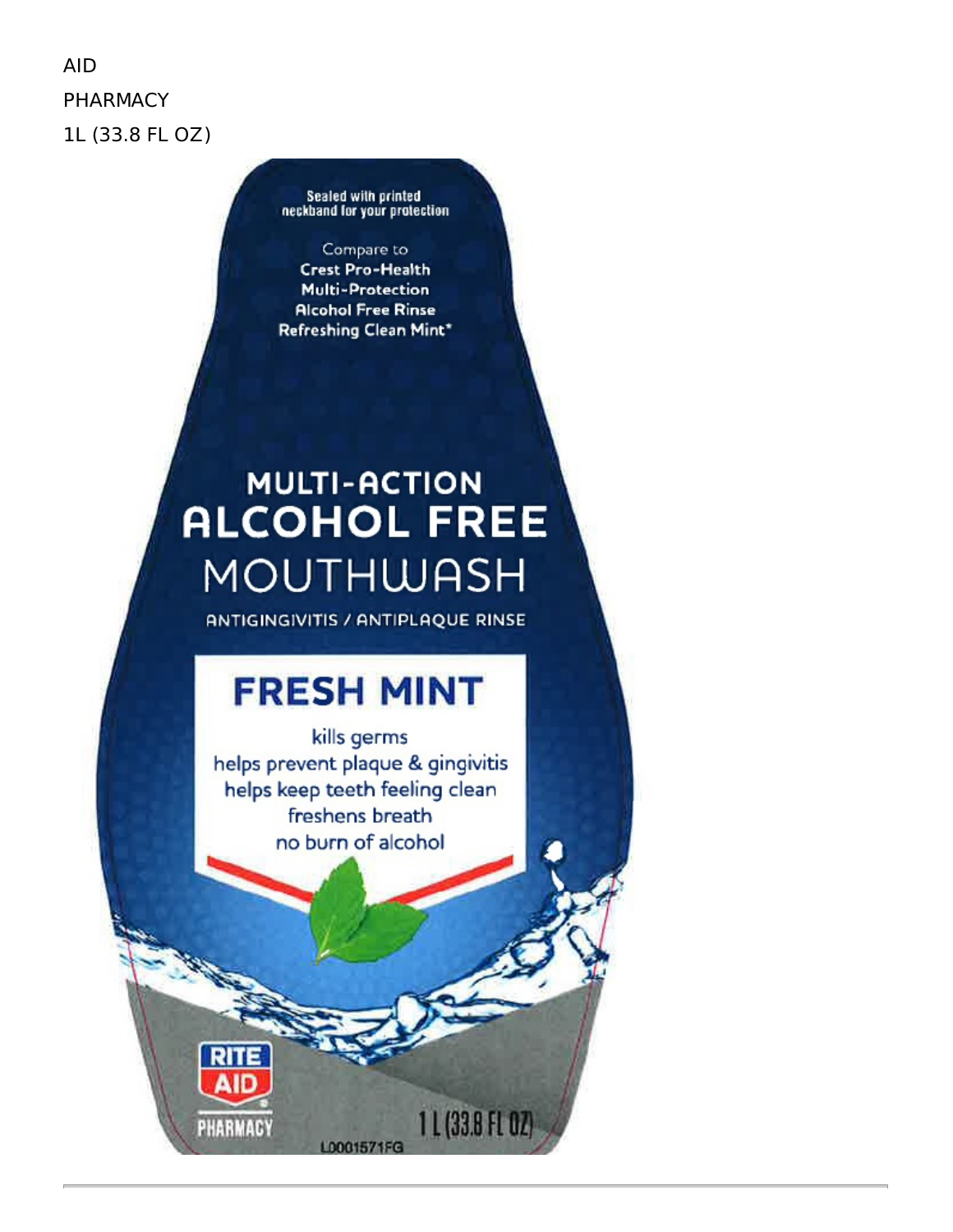| <b>ALCOHOL FREE ANTISEPTIC</b><br>cetylpyridinium chloride mouthwash                                   |                                        |                                             |                                                           |                                             |  |                                       |                                       |                 |                                     |  |
|--------------------------------------------------------------------------------------------------------|----------------------------------------|---------------------------------------------|-----------------------------------------------------------|---------------------------------------------|--|---------------------------------------|---------------------------------------|-----------------|-------------------------------------|--|
|                                                                                                        |                                        |                                             |                                                           |                                             |  |                                       |                                       |                 |                                     |  |
| <b>Product Information</b>                                                                             |                                        |                                             |                                                           |                                             |  |                                       |                                       |                 |                                     |  |
|                                                                                                        | <b>Product Type</b>                    | HUMAN OTC DRUG<br><b>Item Code (Source)</b> |                                                           |                                             |  |                                       | NDC:11822-5761                        |                 |                                     |  |
|                                                                                                        | <b>Route of Administration</b>         |                                             |                                                           | ORAL                                        |  |                                       |                                       |                 |                                     |  |
|                                                                                                        |                                        |                                             |                                                           |                                             |  |                                       |                                       |                 |                                     |  |
| <b>Active Ingredient/Active Moiety</b>                                                                 |                                        |                                             |                                                           |                                             |  |                                       |                                       |                 |                                     |  |
| <b>Ingredient Name</b><br><b>Basis of Strength</b>                                                     |                                        |                                             |                                                           |                                             |  |                                       |                                       |                 | <b>Strength</b>                     |  |
| CETYLPYRIDINIUM CHLORIDE (UNII: D90M4SK49P) (CETYLPYRIDINIUM -<br>UNII: CUB7JI0JV3)<br><b>CHLORIDE</b> |                                        |                                             |                                                           |                                             |  |                                       | <b>CETYLPYRIDINIUM</b>                |                 | 0.7 <sub>mg</sub><br>in 1 mL        |  |
|                                                                                                        |                                        |                                             |                                                           |                                             |  |                                       |                                       |                 |                                     |  |
| <b>Inactive Ingredients</b>                                                                            |                                        |                                             |                                                           |                                             |  |                                       |                                       |                 |                                     |  |
| <b>Ingredient Name</b>                                                                                 |                                        |                                             |                                                           |                                             |  |                                       |                                       | <b>Strength</b> |                                     |  |
|                                                                                                        | water (UNII: 059QF0KO0R)               |                                             |                                                           |                                             |  |                                       |                                       |                 |                                     |  |
| <b>GLYCERIN (UNII: PDC6A3C0OX)</b>                                                                     |                                        |                                             |                                                           |                                             |  |                                       |                                       |                 |                                     |  |
|                                                                                                        | POLOXAMER 188 (UNII: LQA7B6G8JG)       |                                             |                                                           |                                             |  |                                       |                                       |                 |                                     |  |
| <b>SACCHARIN SODIUM (UNII: SB8ZUX40TY)</b>                                                             |                                        |                                             |                                                           |                                             |  |                                       |                                       |                 |                                     |  |
| PROPYLENE GLYCOL (UNII: 6DC9Q167V3)<br><b>SODIUM BENZOATE (UNII: OJ245FE5EU)</b>                       |                                        |                                             |                                                           |                                             |  |                                       |                                       |                 |                                     |  |
|                                                                                                        | <b>SUCRALOSE (UNII: 96K6UQ3ZD4)</b>    |                                             |                                                           |                                             |  |                                       |                                       |                 |                                     |  |
|                                                                                                        | <b>BENZOIC ACID (UNII: 8SKN0B0MIM)</b> |                                             |                                                           |                                             |  |                                       |                                       |                 |                                     |  |
|                                                                                                        | FD&C BLUE NO. 1 (UNII: H3R47K3TBD)     |                                             |                                                           |                                             |  |                                       |                                       |                 |                                     |  |
|                                                                                                        |                                        |                                             |                                                           |                                             |  |                                       |                                       |                 |                                     |  |
|                                                                                                        | <b>Packaging</b>                       |                                             |                                                           |                                             |  |                                       |                                       |                 |                                     |  |
|                                                                                                        | <b>Item Code</b>                       |                                             |                                                           | <b>Package Description</b>                  |  |                                       | <b>Marketing Start</b><br><b>Date</b> |                 | <b>Marketing End</b><br><b>Date</b> |  |
| $\mathbf{1}$                                                                                           | NDC:11822-<br>5761-2                   |                                             | <b>Combination Product</b>                                | 1000 mL in 1 BOTTLE, PLASTIC; Type 0: Not a |  |                                       | 12/16/2019                            |                 |                                     |  |
|                                                                                                        |                                        |                                             |                                                           |                                             |  |                                       |                                       |                 |                                     |  |
| <b>Marketing Information</b>                                                                           |                                        |                                             |                                                           |                                             |  |                                       |                                       |                 |                                     |  |
| <b>Marketing</b><br><b>Category</b>                                                                    |                                        |                                             | <b>Application Number or Monograph</b><br><b>Citation</b> |                                             |  | <b>Marketing Start</b><br><b>Date</b> |                                       |                 | <b>Marketing End</b><br><b>Date</b> |  |
| OTC monograph not<br>final                                                                             |                                        |                                             | part356                                                   |                                             |  |                                       | 12/16/2019                            |                 |                                     |  |
|                                                                                                        |                                        |                                             |                                                           |                                             |  |                                       |                                       |                 |                                     |  |

**Labeler -** Rite Aid (014578892)

| <b>Registrant - Vi-Jon, LLC (790752542)</b> |                |               |                            |  |  |  |  |  |
|---------------------------------------------|----------------|---------------|----------------------------|--|--|--|--|--|
| <b>Establishment</b>                        |                |               |                            |  |  |  |  |  |
| <b>Name</b>                                 | <b>Address</b> | <b>ID/FEI</b> | <b>Business Operations</b> |  |  |  |  |  |
|                                             |                |               |                            |  |  |  |  |  |